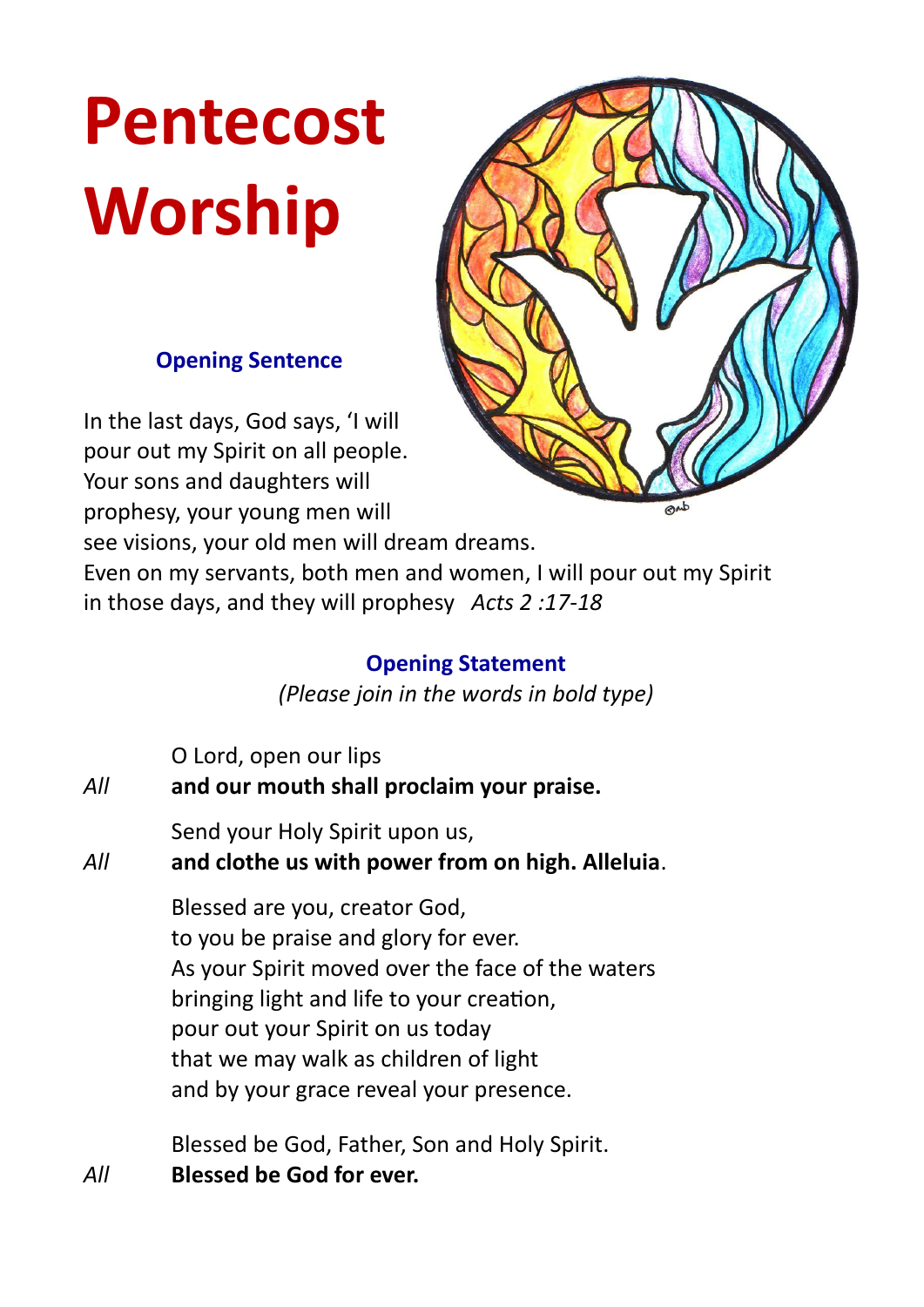## **Hymn**

# **Confession**

Loving God, we confess that we have stifled your Spirit within us.

You have sent us the Spirit of love,

**but we have preferred to hate those who oppose us.**

You have sent us the Spirit of joy,

**but we have taken your gifts for granted and been ungrateful.** You have sent us the Spirit of peace,

**but we have allowed our selfishness to cause division and disharmony.** You have sent us the Spirit of patience,

**but we have been worried and anxious when we have not seen immediate results from our efforts, or evidence of your love.**

You have sent us the Spirit of kindness,

**but we have been indifferent to other people's needs.**

You have sent us the Spirit of goodness,

**but through thoughtlessness, as well as our deliberate wrongdoing, we have sinned.**

You have sent us the Spirit of faithfulness,

**but we have been fickle in our resolve, unreliable disciples of Jesus.** You have sent us the Spirit of gentleness,

**but we have been insensitive to the feelings of others.**

You have sent us the Spirit of self-control,

**but we have lived recklessly, without disciplining ourselves.**

Forgive us, merciful God.

**Teach us how much we need the power of your Spirit in our lives; and breathe new life into us; for Jesus Christ's sake. Amen.**

*The Minister will announce God's words of forgiveness*

# **Offering**

**Yours Lord, is the greatness, the power, the glory, the splendour, and the majesty; for everything in heaven and on earth is yours. All things come from you, and of your own do we give you.**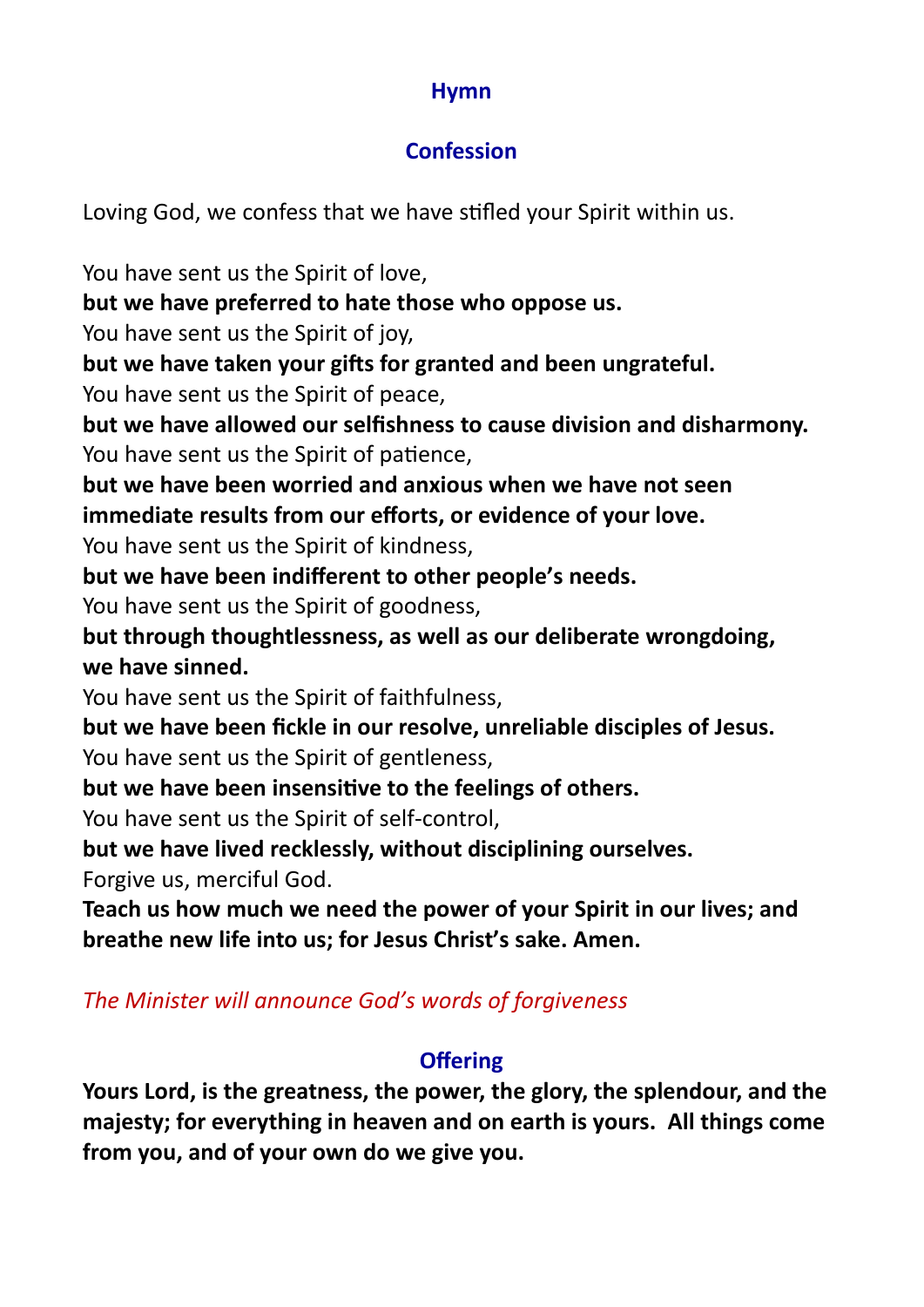### **Hymn**

## **Collect Prayer**

#### *After each reading*

Reader: This is the word of the Lord **All: Thanks be to God**

#### **Hymn**

#### **Sermon**

#### **Hymn**

#### **Creed**

**I believe in God, the Father almighty, creator of heaven and earth.**

**I believe in Jesus Christ, his only Son, our Lord, who was conceived by the Holy Spirit, born of the Virgin Mary, suffered under Pontius Pilate, was crucified, died, and was buried; he descended to the dead. On the third day he rose again; he ascended into heaven, he is seated at the right hand of the Father, and he will come to judge the living and the dead.**

**I believe in the Holy Spirit, the holy catholic Church, the communion of saints, the forgiveness of sins, the resurrection of the body, and the life everlasting. Amen.**